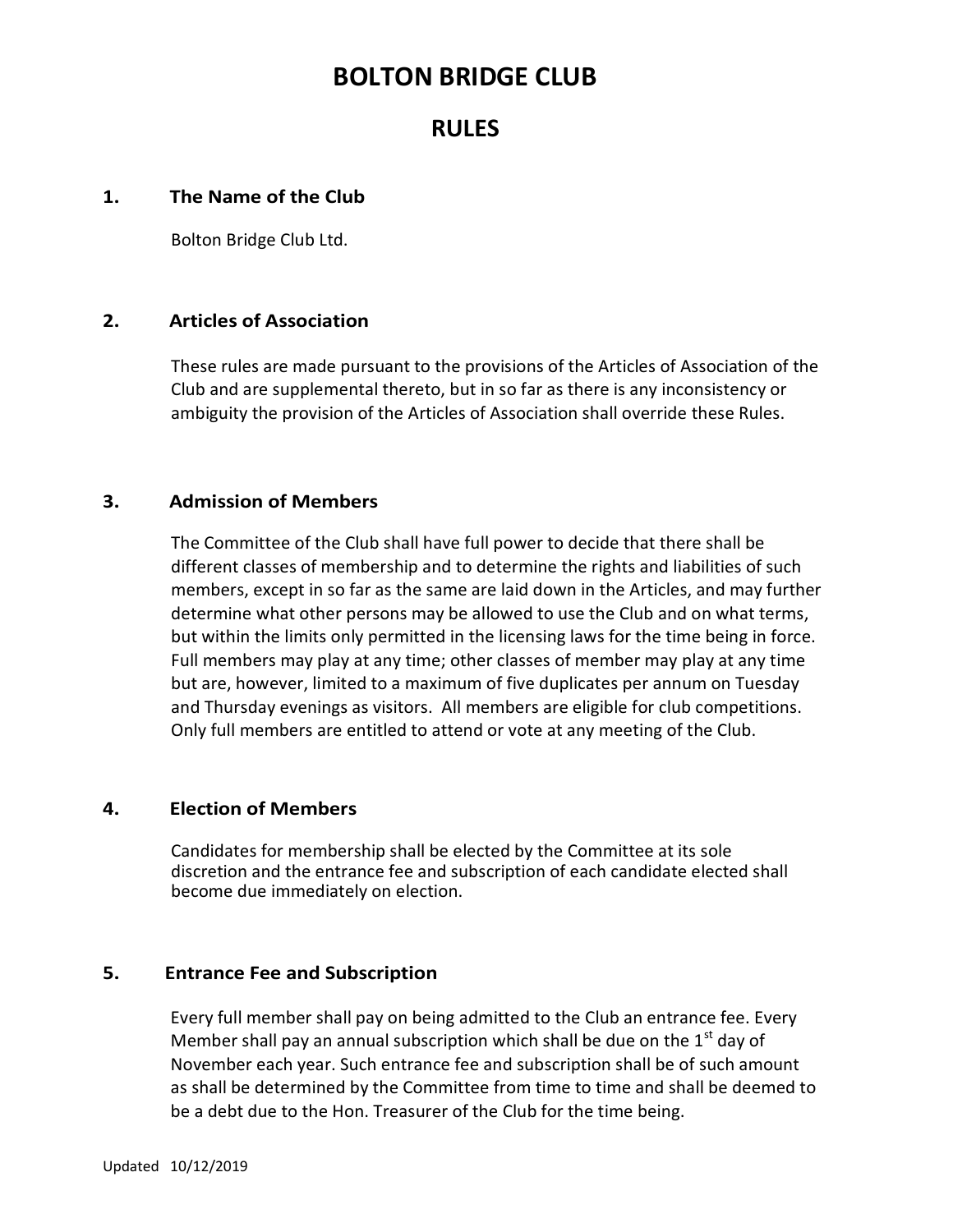#### 6. Commission

No person shall at any time be entitled to receive at the expense of the Club or any member thereof, any commission percentage or similar payment on or with reference to the purchases of intoxicating liquor by the Club. Nor shall any person directly or indirectly derive any pecuniary benefit from the supply of intoxicating liquor by or on behalf of the Club to Members or guests, apart from any benefit accruing to the Club as a whole and apart also from any benefit which a person derives indirectly by reason of the supply giving rise to or contributing to, or a general gain from the carrying on of the Club.

#### 7. Purchase and Supply of Liquor

The purchase for the Club and the supply by the Club of intoxicating liquor shall be in absolute discretion of the Committee or Bar Secretary or a Subcommittee appointed by the Committee for that purpose. In the event of any Member of the subcommittee for any reason ceasing to be a member of the Committee, he or she shall automatically cease to be a member of the Subcommittee. Such Subcommittee shall in no way be restricted in freedom of purchase.

Persons under the age of eighteen are not allowed to make purchases at the bar.

#### 8. Sale of Intoxicating Liquors to Visitors

There may be admitted to the Club's registered premises persons other than members or their guests, who attend the Club premises for the purpose only of playing bridge or as a spectator at a Bridge Tournament or for other purposes directly connected with the playing of bridge. Intoxicating liquor may be sold to such persons by or on behalf of the Club for consumption on the premises and not elsewhere.

#### 9. Application of Profit

No money or property of the Club or any gain arising from the carrying on of the Club shall be applied otherwise than for the benefit of the Club as a whole or of some charitable or benevolent purpose or purposes chosen by resolution of the Committee.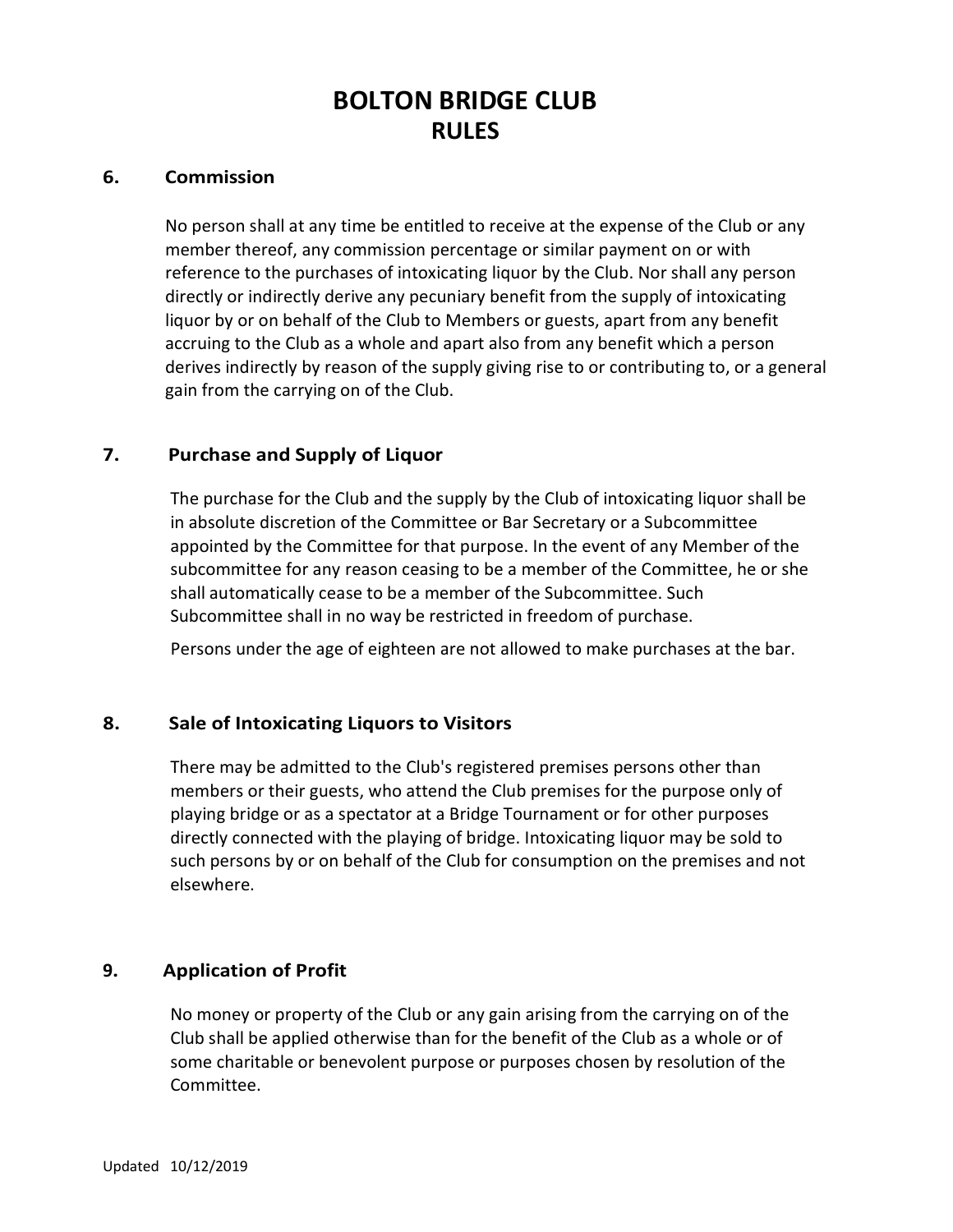#### 10. Subscription in Arrears

If any member shall fail to pay his or her subscription within one month after it has become due, the Hon. Treasurer shall send notice in writing to his or her address as recorded on the books of the Club calling for payment of the same within seven days. If he or she fails to pay their subscription the Committee shall be entitled to terminate his or her membership without further notice.

#### 11. Guests

Any member shall be entitled to introduce guests to the Club, provided that no person whose application for membership has been declined or who has been expelled from the Club, shall be introduced as a guest.

The member introducing the guest shall enter the name and address of the guest together with his or her own name in a book that shall be kept on the Club premises. Visitors who have not been introduced by any member present should be signed in by a member of the committee.

#### 12. Opening of Club Premises

The Club shall be open on each day when bridge is played, from half an hour before the time fixed for commencement of play until 11:30 p.m. for evening sessions, or until 15 minutes after the end of play for afternoon sessions.

#### 13. Permitted Hours for Sale of Intoxicating Liquor

The permitted hours for the supply of intoxicating liquor shall be fixed (and may vary from time to time) by the Committee in accordance with the provisions for the time being in force.

#### 14. Conduct

Every person attending the Club shall behave in proper and decorous manner and be properly dressed. If in the opinion of any two members of the Committee then present any such person shall be in breach of this rule, he or she may be required immediately to leave the Club premises and shall have no right to remain on the premises.

Members are expected to abide by the EBU's "Best Behaviour at Bridge" which can be downloaded from the EBU website and is displayed on the Club Notice Board.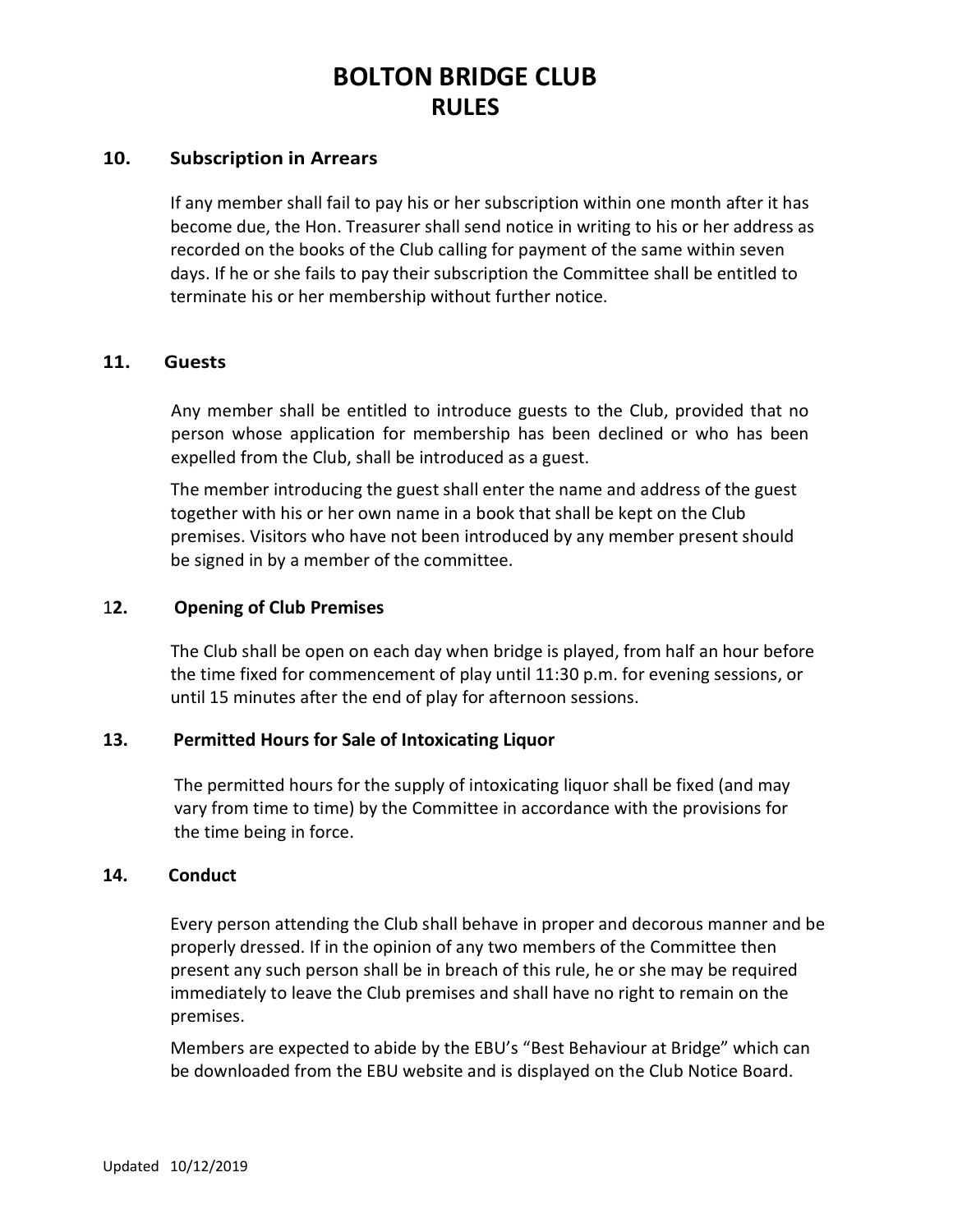# BOLTON BRIDGE CLUB

### RULES.

#### 15. Host/Hostess system

The club operate a host / hostess system where all members take a turn at being the host. The rules of the system are:

- $\triangleright$  It is a condition of membership that all players are included in the host/hostess system.
- $\triangleright$  Any member who cannot make the date allocated must make their own arrangements to change with another member.
- $\triangleright$  Any member who considers he/she should not be included in the system is asked to submit their reasons in writing to the committee. Intention not to use the system is not considered a satisfactory reason to be excluded from the scheme which is seen to be a very valuable service to the whole membership.
- $\triangleright$  The host is allocated a parking place on the front drive, on the right hand side.
- $\triangleright$  The host will be given a free ticket to play by the Director.
- $\triangleright$  A member wishing to use the host system must be in the Club by 7.20pm. After 7.20pm the host is entitled to play with any remaining player. The host should not leave the Club without consulting the Director(s).
- $\triangleright$  Alphabetical lists for the host system are on the club notice board. There will also be monthly lists on the notice board; members are asked to initial this list to indicate that they are aware of their commitment.
- $\triangleright$  If for any reason a Host does not want their score for that event to be part of the EBU NGS they can, via the EBU website request that the event be excluded. Please note this can only be done in advance of the event. The Club will not exclude the scoring data of the Host when sending through the results to the EBU.

#### 16. Amending a Result

A result can only be amended with the full agreement of both opposing pairs.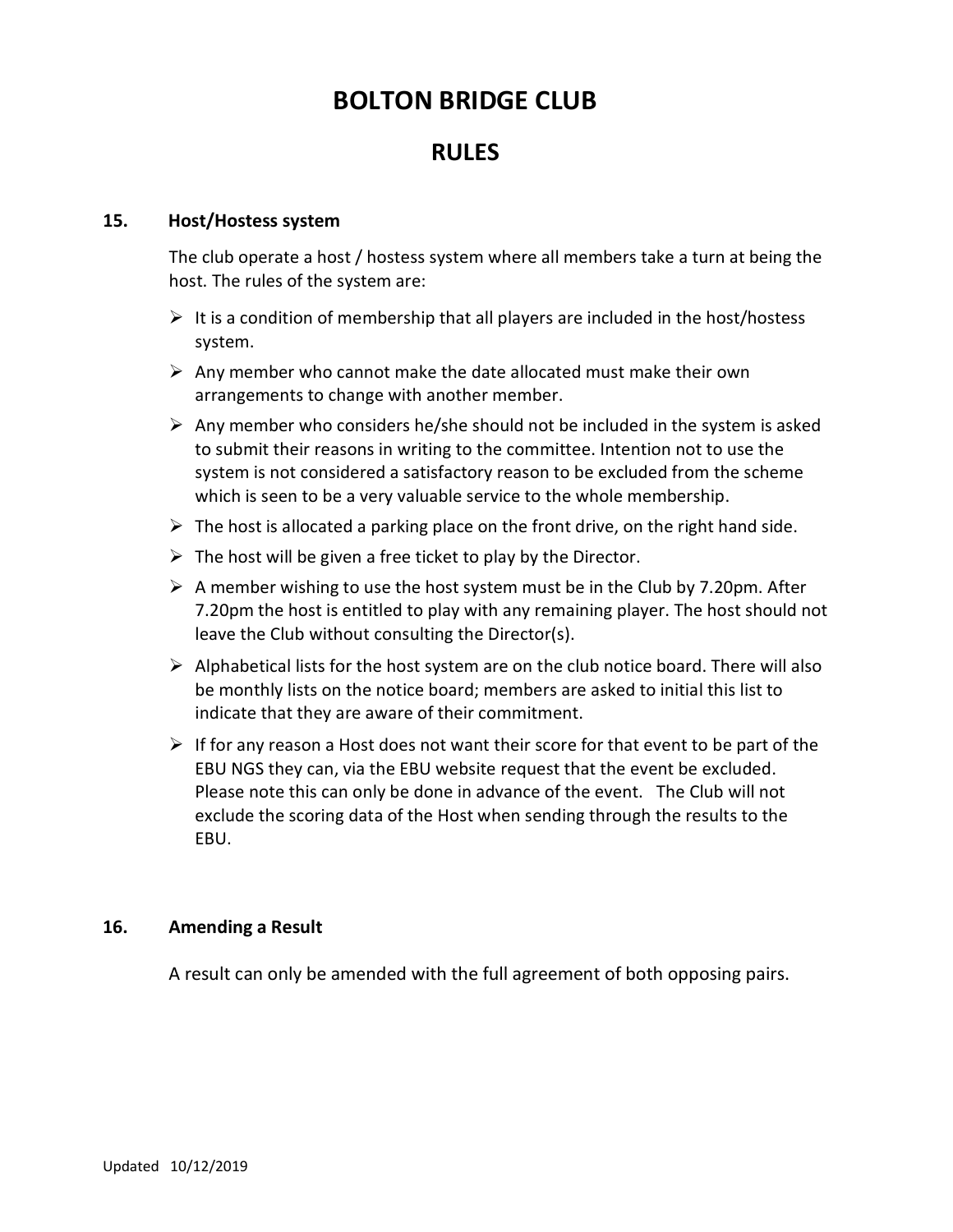#### 17. Reserving Tables

Any member who requires a reserved N/S seat for normal club duplicates must apply in writing to the committee stating the reason for the request. Applications will only be considered on medical grounds. Should permission be granted the following conditions will apply:

- $\triangleright$  A separate reservation must be made on each occasion that the facility is required.
- $\triangleright$  Tables from 1 upwards (downstairs) will be reserved depending on the number of requests received.
- $\triangleright$  Reserved tables will be available on a "first come first served" basis to those who have reserved tables.
- $\triangleright$  Reservations may not be made for specific tables except under special circumstances.
- $\triangleright$  The number of tables available for reservations will be restricted to a maximum of 7 on any one evening.
- $\triangleright$  The reserved seat system will be suspended when the steward is on holday.

Members who have been granted this privilege are encouraged to consider partnering each other on occasions due to the restricted number of tables available for reservation.

#### 18. Advertising Events and The Use of the Notice Boards

- 1. The Notice Boards are for the use of the Committee and its Members.
- 2. If you wish to place a notice on the Notice Board you should:
- a) Seek the prior permission of the Club Hon. Secretary.
- b) The Club Secretary will require full details of the proposed notice and its purpose. The notice shall include the name, address and telephone number of the person running the event. The notice will not have a list that requires Member(s) to add their names as participating.
- c) Notices will not be allowed to advertise external events where such events conflict with the purposes and needs of the Club. Such events must obtain the consent of the Committee.
- d) The Committee may allow such events where they are advantageous to either the Club and/or its Members.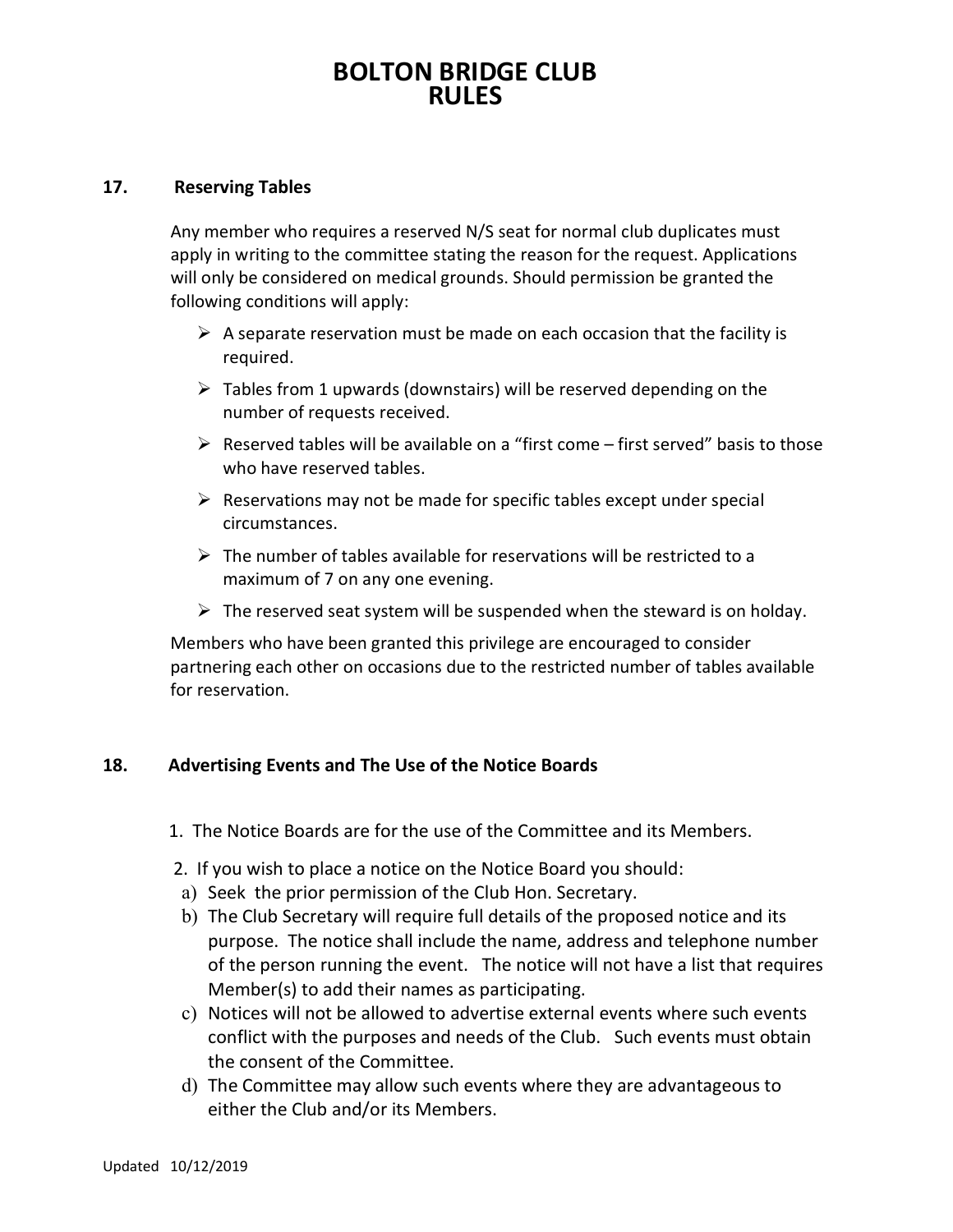#### 19. Modification of the Rules

The Committee may from time to time amend or make additions to these rules, but no amendment or addition shall be made which is not in conformity with the licensing laws for the time being in force, and nothing contained in these Rules shall derogate from the rights of the members to make amendments or additions in General Meeting.

#### 20. Complaints

In the event of a written complaint being made to the Committee about the conduct of a member of the Club the Committee may, and if the complaint is signed by at least three members of the Club it shall, investigate the complaint.

On investigating such a complaint the Committee shall give the member about whose conduct the complaint has been made an opportunity to respond and put forward evidence in his defence, including witnesses if appropriate. Additionally, the member has the right to have questions put to the complainant and any supporting witnesses by the Committee. If the Committee considers that a hearing is necessary, the member may be accompanied by a friend or representative.

If on investigating such a complaint the Committee is of the opinion that the member has behaved in an unacceptable manner or in such a manner as to cause injury to the interests of the Club, then the Committee may reprimand the member, suspend the member from the privileges of membership for such period as it may think fit, or expel the member from the Club.

The Committee shall forthwith notify the member of any decision made on the investigation of a complaint about his conduct, and may if it thinks fit publicise the decision by displaying a notice at the Club premises.

An appeal against a decision under this paragraph must be made in writing and delivered to the Secretary within two weeks of the notification to the member of the decision of the Committee.

In the event of an appeal being made against it, the decision of the Committee shall not be put into effect until the appeal has been determined.

An appeal under this paragraph will be heard at an Extraordinary General Meeting of the Club and the meeting will have the power to confirm, vary or annul the decision of the Committee.